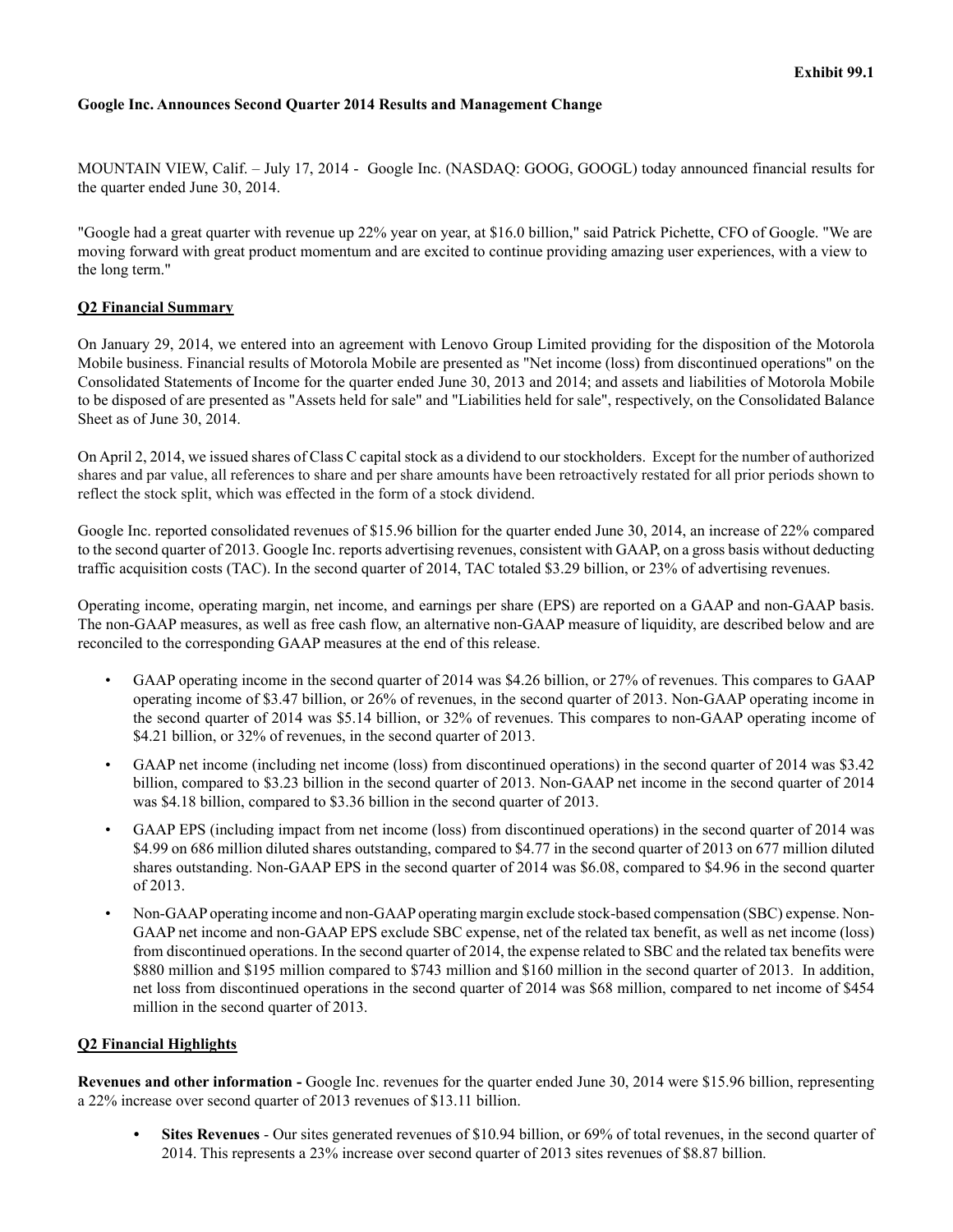- **Network Revenues** Our partner sites generated revenues of \$3.42 billion, or 21% of total revenues, in the second quarter of 2014. This represents a 7% increase over second quarter of 2013 network revenues of \$3.19 billion.
- **Other Revenues** Other revenues were \$1.60 billion, or 10% of total revenues, in the second quarter of 2014. This represents a 53% increase over second quarter of 2013 other revenues of \$1.05 billion.

**International Revenues** - Our revenues from outside of the United States totaled \$9.33 billion, representing 58% of total revenues in the second quarter of 2014, compared to 57% in the first quarter of 2014 and 55% in the second quarter of 2013.

• Our revenues from the United Kingdom totaled \$1.62 billion, representing 10% of total revenues in the second quarter of 2014, compared to 10% in the second quarter of 2013.

**Foreign Exchange Impact on Revenues** - Excluding gains related to our foreign exchange risk management program, had foreign exchange rates remained constant from the first quarter of 2014 through the second quarter of 2014, our revenues in the second quarter of 2014 would have been \$77 million lower. Excluding gains related to our foreign exchange risk management program, had foreign exchange rates remained constant from the second quarter of 2013 through the second quarter of 2014, our revenues in the second quarter of 2014 would have been \$120 million lower.

In the second quarter of 2014, we recognized a benefit of \$6 million to revenues through our foreign exchange risk management program, compared to \$35 million in the second quarter of 2013.

Reconciliations of our non-GAAPinternational revenues excluding the impact of foreign exchange and hedging to GAAP international revenues are included at the end of this release.

**Paid Clicks** - Aggregate paid clicks, which include clicks related to ads served on Google sites and the sites of our Network members, increased approximately 25% over the second quarter of 2013 and increased approximately 2% over the first quarter of 2014. Sites paid clicks, which include clicks related to ads we serve on Google owned and operated properties across different geographies and form factors including search, YouTube engagement ads like TrueView, and other owned and operated properties like Maps and Finance, increased approximately 33% over the second quarter of 2013 and increased approximately 6% over the first quarter of 2014. Network paid clicks, which include clicks related to ads served on non-Google properties participating in our AdSense for Search, AdSense for Content, and AdMob businesses, increased approximately 9% over the second quarter of 2013 and decreased approximately 5% over the first quarter of 2014.

**Cost-Per-Click** - Average cost-per-click, which includes clicks related to ads served on Google sites and the sites of our Network members, decreased approximately 6% over the second quarter of 2013 and remained constant from the first quarter of 2014. Cost-per-click for Google sites decreased approximately 7% over the second quarter of 2013 and decreased approximately 2% over the first quarter of 2014. Network cost-per-click decreased approximately 13% over the second quarter of 2013 and increased approximately 3% over the first quarter of 2014.

**TAC** - Traffic acquisition costs, the portion of revenues shared with Google's partners, increased to \$3.29 billion in the second quarter of 2014, compared to \$3.01 billion in the second quarter of 2013. TAC as a percentage of advertising revenues was 23% in the second quarter of 2014, compared to 25% in the second quarter of 2013.

The majority of TAC is related to amounts ultimately paid to our Network members, which totaled \$2.40 billion in the second quarter of 2014. TAC also includes amounts ultimately paid to certain distribution partners and others who direct traffic to our website, which totaled \$893 million in the second quarter of 2014.

**Other Cost of Revenues** - Other cost of revenues, which is comprised primarily of data centers operational expenses, hardware inventory costs, amortization of acquisition-related intangible assets, and content acquisition costs, increased to \$2.82 billion, or 18% of revenues, in the second quarter of 2014, compared to \$2.18 billion, or 17% of revenues, in the second quarter of 2013.

**Operating Expenses** - Operating expenses, other than cost of revenues, were \$5.58 billion in the second quarter of 2014, or 35% of revenues, compared to \$4.45 billion in the second quarter of 2013, or 34% of revenues.

**Depreciation and loss on disposal of property and equipment and amortization expenses -** Depreciation and loss on disposal of property and equipment and amortization expenses were \$1.08 billion for the second quarter of 2014, of which \$1.07 billion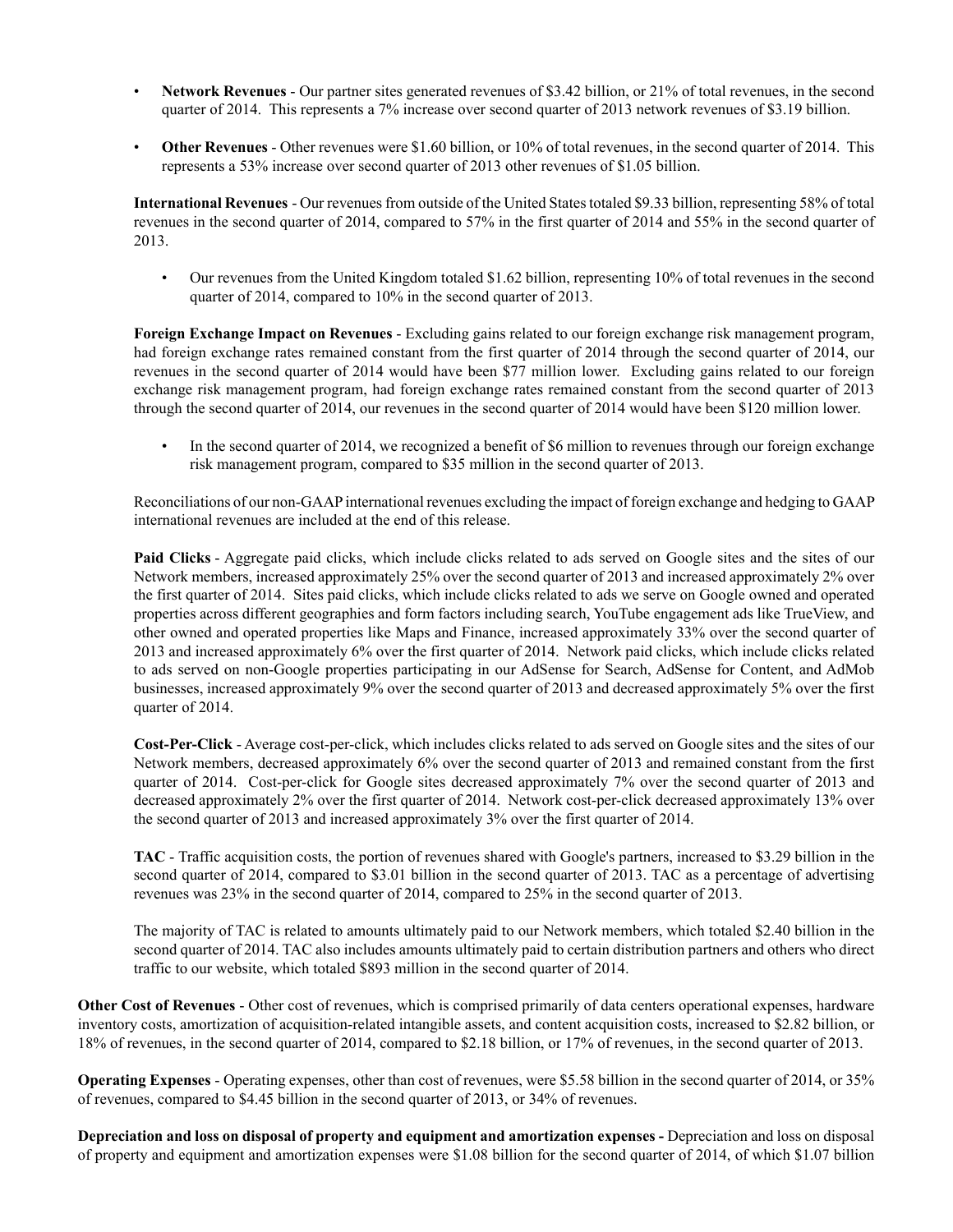was related to Google, compared to \$1.03 billion in the second quarter of 2013. Of the \$1.07 billion, \$116 million was related to amortization of Motorola intangibles, which Google will retain subsequent to the disposal of Motorola Mobile.

**Stock-Based Compensation (SBC)** - In the second quarter of 2014, the total charge related to SBC was \$880 million compared to \$743 million in the second quarter of 2013. We currently estimate SBC charges for grants made to employees prior to June 30, 2014 to be approximately \$3.42 billion for 2014. This estimate does not include expenses to be recognized related to employee stock awards that are granted after June 30, 2014 or non-employee stock awards that have been or may be granted.

**Operating Income** - GAAPoperating income in the second quarter of 2014 was \$4.26 billion, or 27% of revenues. This compares to GAAP operating income of \$3.47 billion, or 26% of revenues, in the second quarter of 2013. Non-GAAP operating income in the second quarter of 2014 was \$5.14 billion, or 32% of revenues. This compares to non-GAAPoperating income of \$4.21 billion, or 32% of revenues, in the second quarter of 2013.

**Interest and Other Income, Net** - Interest and other income, net, was \$145 million in the second quarter of 2014, compared to \$236 million in the second quarter of 2013.

**Income Taxes** - Our effective tax rate was 21% for the second quarter of 2014.

**Net Income (Loss) from Discontinued Operations** - Net loss from discontinued operations in the second quarter of 2014 was \$68 million, compared to net income of \$454 million in the second quarter of 2013. Net loss from discontinued operations in the second quarter of 2014 included a pre-tax adjustment of \$72 million related to the release of the deferral of certain revenue for the Motorola Mobile segment. Had we presented Motorola Mobile as an operating segment, the Motorola Mobile segment revenue for the second quarter of 2014would have been \$1.73 billion, \$72 million lower than what was included in net loss from discontinued operations.

**Net Income** - GAAP consolidated net income in the second quarter of 2014 was \$3.42 billion, compared to \$3.23 billion in the second quarter of 2013. Non-GAAP consolidated net income was \$4.18 billion in the second quarter of 2014, compared to \$3.36 billion in the second quarter of 2013. GAAPEPS in the second quarter of 2014 was \$4.99 on 686 million diluted shares outstanding, compared to \$4.77 in the second quarter of 2013 on 677 million diluted shares outstanding. Non-GAAP EPS in the second quarter of 2014 was \$6.08, compared to \$4.96 in the second quarter of 2013.

**Cash Flow and Capital Expenditures** - Net cash provided by operating activities in the second quarter of 2014 totaled \$5.63 billion, compared to \$4.71 billion in the second quarter of 2013. In the second quarter of 2014, capital expenditures were \$2.65 billion, the majority of which was for data-center construction, real estate purchases, and production equipment. Free cash flow, an alternative non-GAAP measure of liquidity, is defined as net cash provided by operating activities less capital expenditures. In the second quarter of 2014, free cash flow was \$2.98 billion.

We expect to continue to make significant capital expenditures.

A reconciliation of free cash flow to net cash provided by operating activities, the GAAP measure of liquidity, is included at the end of this release.

**Cash** - As of June 30, 2014, cash, cash equivalents, and marketable securities were \$61.20 billion, which excludes cash classified as held for sale, compared to \$58.72 billion as of December 31, 2013.

**Headcount** - On a worldwide basis, we employed 52,069 full-time employees (48,584 in Google and 3,485 in Motorola Mobile) as of June 30, 2014, compared to 49,829 full-time employees (46,170 in Google and 3,659 in Motorola Mobile) as of March 31, 2014.

### **Management Change**

Nikesh Arora, our Chief Business Officer, will be leaving Google after almost ten years at the company to join one of our partners, SoftBank, as Vice Chairman of SoftBank Corp. and CEO of SoftBank Internet and Media. He will join this afternoon's earnings call as usual. Omid Kordestani, who was our business founder and led our sales teams for many years, will be stepping in to lead our business organization for now.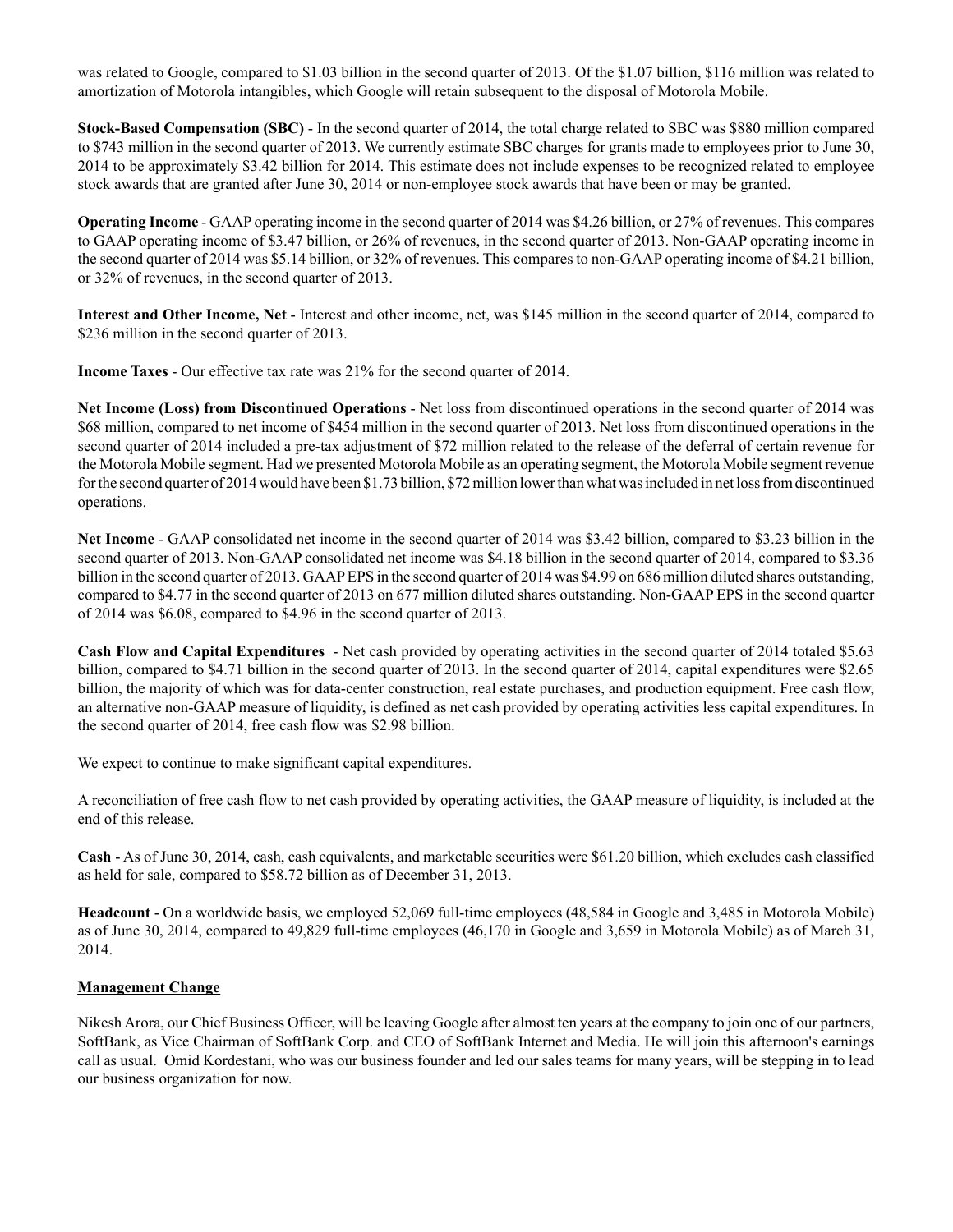## **WEBCAST AND CONFERENCE CALL INFORMATION**

A live audio webcast of Google's second quarter 2014 earnings release call will be available at http://investor.google.com/ webcast.html. The call begins today at 1:30 PM (PT) / 4:30 PM (ET). This press release, the financial tables, as well as other supplemental information including the reconciliations of certain non-GAAP measures to their nearest comparable GAAP measures, are also available on that site.

We also announce investor information, including news and commentary about our business and financial performance, SEC filings, notices of investor events and our press and earnings releases, on our investor relations website (http://investor.google.com) and our investor relations Google+ page (https://plus.google.com/+GoogleInvestorRelations/posts).

## **FORWARD-LOOKING STATEMENTS**

This press release contains forward-looking statements that involve risks and uncertainties. These statements include statements regarding our investments in areas of strategic focus, our expected SBC charges, and our plans to make significant capital expenditures. Actual results may differ materially from the results predicted, and reported results should not be considered as an indication of future performance. The potential risks and uncertainties that could cause actual results to differ from the results predicted include, among others, unforeseen changes in our hiring patterns and our need to expend capital to accommodate the growth of the business, as well as those risks and uncertainties included under the captions "Risk Factors" and "Management's Discussion and Analysis of Financial Condition and Results of Operations" in our Annual Report on Form 10-K for the year ended December 31, 2013 and our most recent Quarterly Report on Form 10-Q for the quarter ended March 31, 2014 which are on file with the SEC and are available on our investor relations website at investor.google.com and on the SEC website at www.sec.gov. Additional information will also be set forth in our Quarterly Report on Form 10-Q for the quarter ended June 30, 2014. All information provided in this release and in the attachments is as of July 17, 2014, and we undertake no duty to update this information unless required by law.

## **ABOUT NON-GAAP FINANCIAL MEASURES**

To supplement our consolidated financial statements, which are prepared and presented in accordance with GAAP, we use the following non-GAAP financial measures: non-GAAP operating income, non-GAAP operating margin, non-GAAP net income, non-GAAP EPS, free cash flow, and non-GAAP international revenues. The presentation of this financial information is not intended to be considered in isolation or as a substitute for, or superior to, the financial information prepared and presented in accordance with GAAP. For more information on these non-GAAP financial measures, please see the tables captioned "Reconciliations of non-GAAP results of operations to the nearest comparable GAAP measures," "Reconciliation from net cash provided by operating activities to free cash flow," and "Reconciliation from GAAP international revenues to non-GAAP international revenues" included at the end of this release.

We use these non-GAAPfinancial measures for financial and operational decision-making and as a means to evaluate period-toperiod comparisons. Our management believes that these non-GAAP financial measures provide meaningful supplemental information regarding our performance and liquidity by excluding certain expenses and expenditures that may not be indicative of our recurring core business operating results, meaning our operating performance excluding not only non-cash charges, such as SBC, but also discrete cash charges that are infrequent in nature. We believe that both management and investors benefit from referring to these non-GAAP financial measures in assessing our performance and when planning, forecasting, and analyzing future periods. These non-GAAP financial measures also facilitate management's internal comparisons to our historical performance and liquidity as well as comparisons to our competitors' operating results. We believe these non-GAAP financial measures are useful to investors both because (1) they allow for greater transparency with respect to key metrics used by management in its financial and operational decision-making and (2) they are used by our institutional investors and the analyst community to help them analyze the health of our business.

*Non-GAAP operating income and operating margin.* We define non-GAAP operating income as operating income excluding expenses related to SBC, and, as applicable, other special items. Non-GAAPoperating margin is defined as non-GAAPoperating income divided by revenues. Google considers these non-GAAP financial measures to be useful metrics for management and investors because they exclude the effect of SBC, and as applicable, other special items so that Google's management and investors can compare Google's recurring core business operating results over multiple periods. Because of varying available valuation methodologies, subjective assumptions and the variety of award types that companies can use under FASB ASC Topic 718, Google's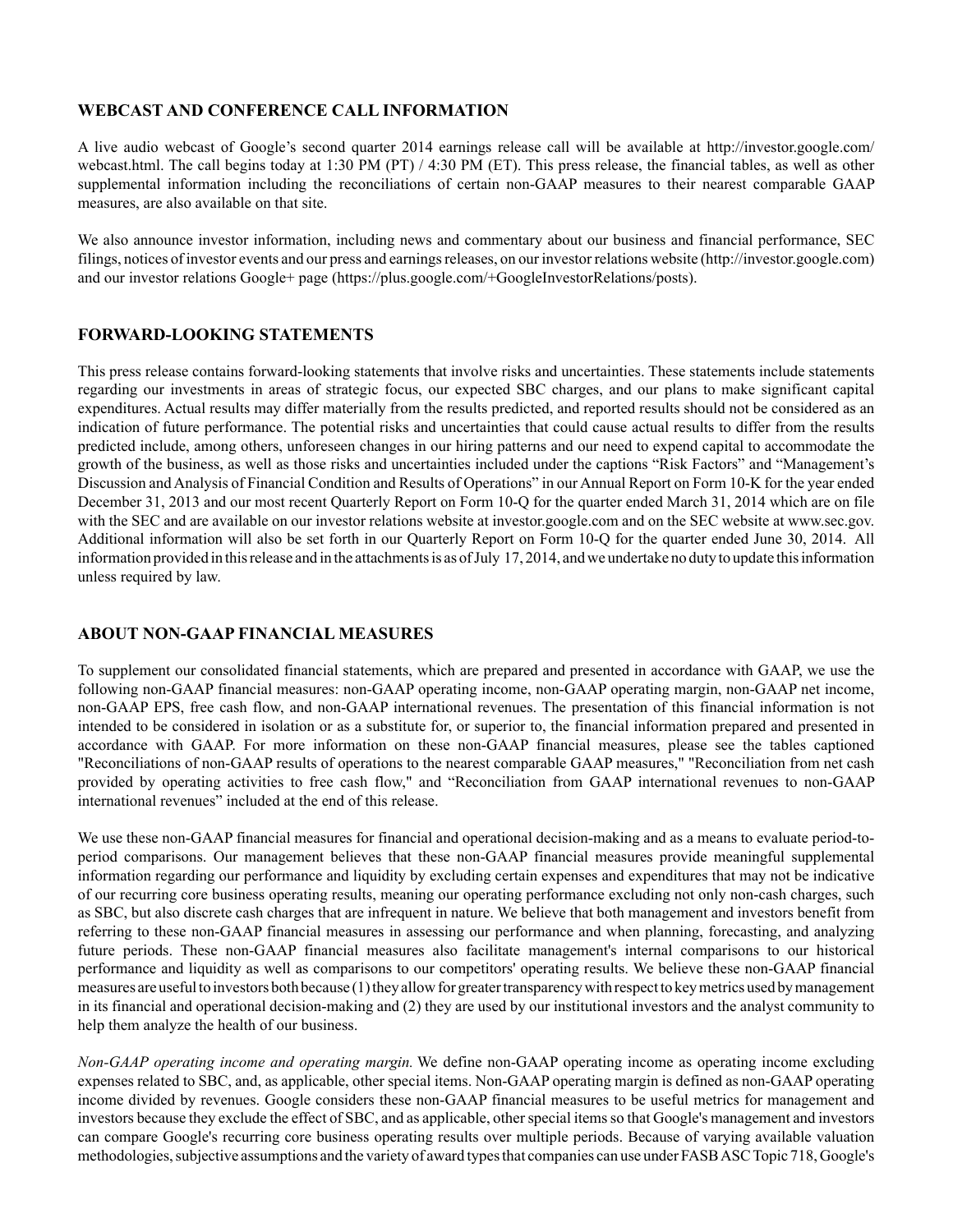management believes that providing a non-GAAP financial measure that excludes SBC allows investors to make meaningful comparisons between Google's recurring core business operating results and those of other companies, as well as providing Google's management with an important tool for financial and operational decision making and for evaluating Google's own recurring core business operating results over different periods of time. There are a number of limitations related to the use of non-GAAPoperating income versus operating income calculated in accordance with GAAP. First, non-GAAP operating income excludes some costs, namely, SBC, that are recurring. SBC has been and will continue to be for the foreseeable future a significant recurring expense in Google's business. Second, SBC is an important part of our employees' compensation and impacts their performance. Third, the components of the costs that we exclude in our calculation of non-GAAP operating income may differ from the components that our peer companies exclude when they report their results of operations. Management compensates for these limitations by providing specific information regarding the GAAP amounts excluded from non-GAAP operating income and evaluating non-GAAP operating income together with operating income calculated in accordance with GAAP.

*Non-GAAP net income and EPS.* We define non-GAAP net income as net income excluding expenses related to SBC and, as applicable, other special items less the related tax effects, as well as net income (loss) from discontinued operations. The tax effects of SBC and, as applicable, other special items are calculated using the tax-deductible portion of SBC, and, as applicable, other special items, and applying the entity-specific, U.S. federal and blended state tax rates. We define non-GAAP EPS as non-GAAP net income divided by the weighted average outstanding shares, on a fully-diluted basis. We consider these non-GAAP financial measures to be useful metrics for management and investors for the same reasons that Google uses non-GAAP operating income and non-GAAPoperating margin. However, in order to provide a complete picture of our recurring core business operating results, we exclude from non-GAAP net income and non-GAAP EPS the tax effects associated with SBC and, as applicable, other special items. Without excluding these tax effects, investors would only see the gross effect that excluding these expenses had on our operating results. The same limitations described above regarding Google's use of non-GAAP operating income and non-GAAP operating margin apply to our use of non-GAAPnet income and non-GAAP EPS. Management compensates for these limitations by providing specific information regarding the GAAP amounts excluded from non-GAAP net income and non-GAAP EPS and evaluating non-GAAP net income and non-GAAP EPS together with net income and EPS calculated in accordance with GAAP.

*Free cash flow*. We define free cash flow as net cash provided by operating activities less capital expenditures. We consider free cash flow to be a liquidity measure that provides useful information to management and investors about the amount of cash generated by the business that, after the acquisition of property and equipment, including information technology infrastructure and land and buildings, can be used for strategic opportunities, including investing in our business, making strategic acquisitions, and strengthening the balance sheet. Analysis of free cash flow also facilitates management's comparisons of our operating results to competitors' operating results. A limitation of using free cash flow versus the GAAP measure of net cash provided by operating activities as a means for evaluating Google is that free cash flow does not represent the total increase or decrease in the cash balance from operations for the period because it excludes cash used for capital expenditures during the period. Our management compensates for this limitation by providing information about our capital expenditures on the face of the statement of cash flows and under the caption "Management's Discussion and Analysis of Financial Condition and Results of Operations" in our Quarterly Report on Form 10-Q and Annual Report on Form 10-K. Google has computed free cash flow using the same consistent method from quarter to quarter and year to year.

*Non-GAAP international revenues*. We define non-GAAP international revenues as international revenues excluding the impact of foreign exchange rate movements and hedging activities. Non-GAAPinternational revenues are calculated by translating current quarter revenues using prior quarter and prior year exchange rates, as well as excluding any hedging gains realized in the current quarter. We consider non-GAAP international revenues as a useful metric as it facilitates management's internal comparison to our historical performance.

The accompanying tables have more details on the non-GAAP financial measures that are most directly comparable to GAAP financial measures and the related reconciliations between these financial measures.

**Contact:**

Investor Relations irgoog@google.com

For Media: press@google.com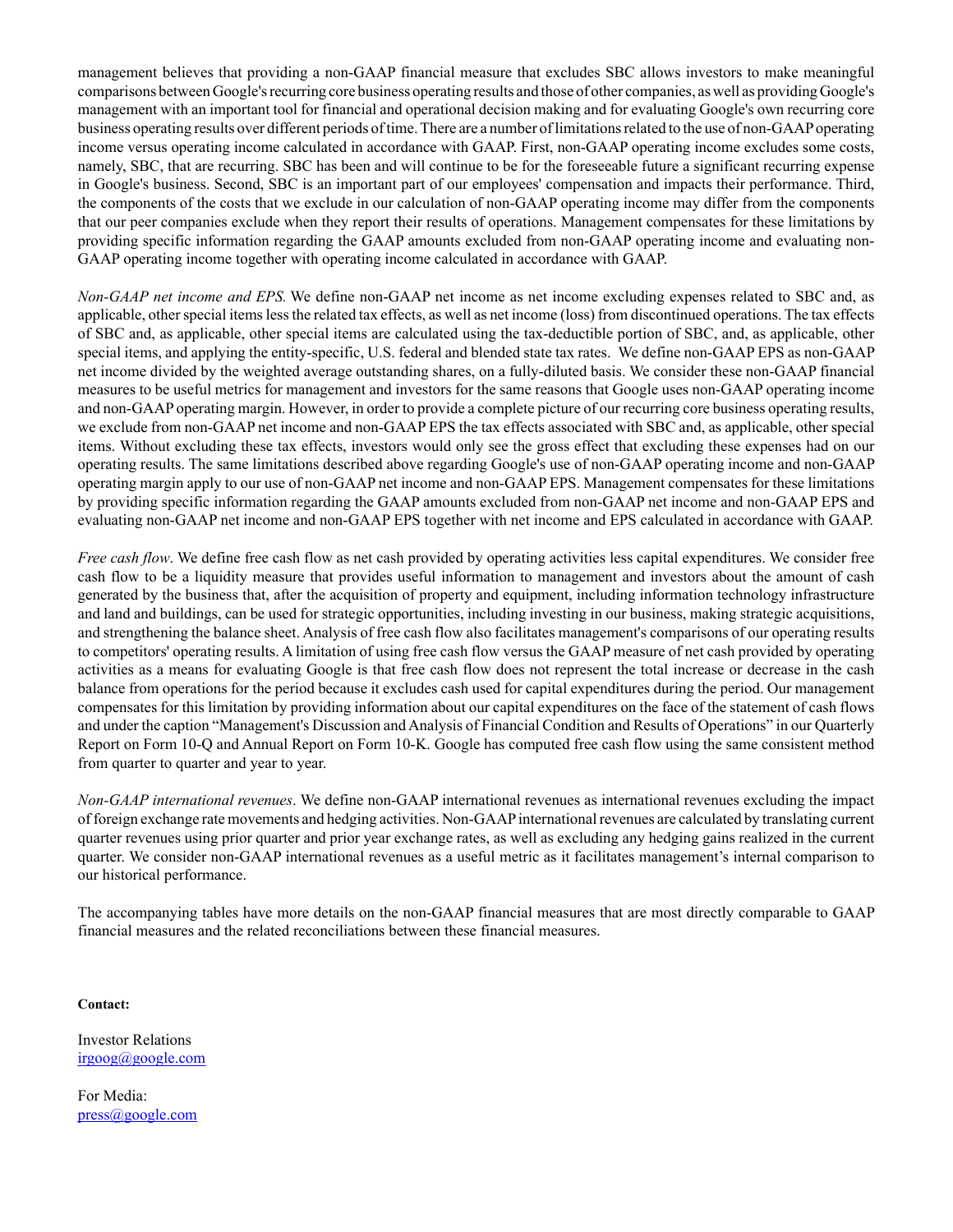### **Google Inc. CONSOLIDATED BALANCE SHEETS (In millions, except share and par value amounts which are reflected in thousands,**

**and par value per share amounts)**

|                                                                                                                          |                 | As of<br>December 31,<br>2013 |                           | As of<br><b>June 30,</b><br>2014 |
|--------------------------------------------------------------------------------------------------------------------------|-----------------|-------------------------------|---------------------------|----------------------------------|
|                                                                                                                          |                 |                               |                           | (unaudited)                      |
| <b>Assets</b>                                                                                                            |                 |                               |                           |                                  |
| Current assets:                                                                                                          |                 |                               |                           |                                  |
| Cash and cash equivalents                                                                                                | \$              | 18,898                        | $\boldsymbol{\mathsf{S}}$ | 19,620                           |
| Marketable securities                                                                                                    |                 | 39,819                        |                           | 41,584                           |
| Total cash, cash equivalents, and marketable securities (including securities loaned<br>of \$5,059 and \$5,697)          |                 | 58,717                        |                           | 61,204                           |
| Accounts receivable, net of allowance of \$631 and \$269                                                                 |                 | 8,882                         |                           | 8,321                            |
| Inventories                                                                                                              |                 | 426                           |                           | 293                              |
| Receivable under reverse repurchase agreements                                                                           |                 | 100                           |                           | 100                              |
| Deferred income taxes, net                                                                                               |                 | 1,526                         |                           | 1,158                            |
| Income taxes receivable, net                                                                                             |                 | 408                           |                           | 1,118                            |
| Prepaid revenue share, expenses and other assets                                                                         |                 | 2,827                         |                           | 2,043                            |
| Assets held for sale                                                                                                     |                 | $\mathbf{0}$                  |                           | 3,668                            |
| Total current assets                                                                                                     |                 | 72,886                        |                           | 77,905                           |
| Prepaid revenue share, expenses and other assets, non-current                                                            |                 | 1,976                         |                           | 1,982                            |
| Non-marketable equity investments                                                                                        |                 | 1,976                         |                           | 2,415                            |
| Property and equipment, net                                                                                              |                 | 16,524                        |                           | 19,486                           |
| Intangible assets, net                                                                                                   |                 | 6,066                         |                           | 5,234                            |
| Goodwill                                                                                                                 |                 | 11,492                        |                           | 14,586                           |
| Total assets                                                                                                             | $\overline{\$}$ | 110,920                       | $\mathcal{S}$             | 121,608                          |
| Liabilities and Stockholders' Equity                                                                                     |                 |                               |                           |                                  |
| Current liabilities:                                                                                                     |                 |                               |                           |                                  |
| Accounts payable                                                                                                         | \$              | 2,453                         | \$                        | 1,345                            |
| Short-term debt                                                                                                          |                 | 3,009                         |                           | 2,009                            |
| Accrued compensation and benefits                                                                                        |                 | 2,502                         |                           | 2,102                            |
| Accrued expenses and other current liabilities                                                                           |                 | 3,755                         |                           | 3,683                            |
| Accrued revenue share                                                                                                    |                 | 1,729                         |                           | 1,686                            |
| Securities lending payable                                                                                               |                 | 1,374                         |                           | 3,086                            |
| Deferred revenue                                                                                                         |                 | 1,062                         |                           | 882                              |
| Income taxes payable, net                                                                                                |                 | 24                            |                           | $\overline{0}$                   |
| Liabilities held for sale                                                                                                |                 | $\theta$                      |                           | 2,304                            |
| <b>Total current liabilities</b>                                                                                         |                 | 15,908                        |                           | 17,097                           |
| Long-term debt                                                                                                           |                 | 2,236                         |                           | 3,232                            |
| Deferred revenue, non-current                                                                                            |                 | 139                           |                           | 93                               |
| Income taxes payable, non-current                                                                                        |                 | 2,638                         |                           | 3,002                            |
| Deferred income taxes, net, non-current                                                                                  |                 | 1,947                         |                           | 1,625                            |
| Other long-term liabilities                                                                                              |                 | 743                           |                           | 810                              |
| Stockholders' equity:                                                                                                    |                 |                               |                           |                                  |
| Convertible preferred stock, \$0.001 par value per share, 100,000 shares authorized;<br>no shares issued and outstanding |                 | $\boldsymbol{0}$              |                           | $\mathbf{0}$                     |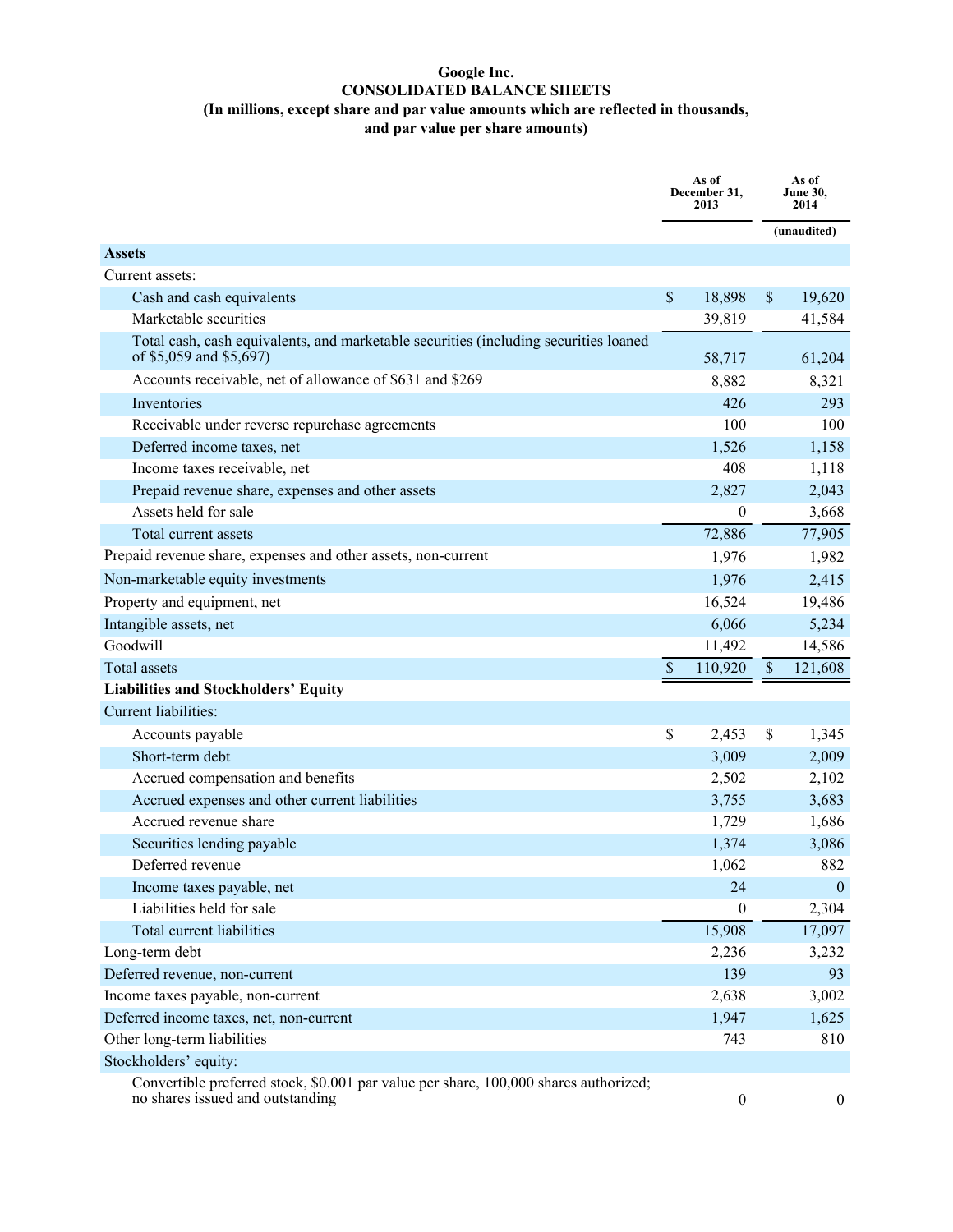| Class A and Class B common stock, and Class C capital stock and additional paid-<br>in capital, \$0.001 par value per share: 15,000,000 shares authorized (Class A<br>9,000,000, Class B 3,000,000, Class C 3,000,000); 671,664 (Class A 279,325, Class<br>B 56,507, Class C 335,832) and par value of \$672 (Class A \$279, Class B \$57,<br>Class C \$336) and 675,905 (Class A 283,014, Class B 54,925, Class C 337,966) and<br>par value of \$676 (Class A \$283, Class B \$55, Class C \$338) shares issued and |  |         |  |         |  |  |  |
|----------------------------------------------------------------------------------------------------------------------------------------------------------------------------------------------------------------------------------------------------------------------------------------------------------------------------------------------------------------------------------------------------------------------------------------------------------------------------------------------------------------------|--|---------|--|---------|--|--|--|
| outstanding                                                                                                                                                                                                                                                                                                                                                                                                                                                                                                          |  | 25,922  |  | 27,111  |  |  |  |
| Accumulated other comprehensive income                                                                                                                                                                                                                                                                                                                                                                                                                                                                               |  | 125     |  | 502     |  |  |  |
| Retained earnings                                                                                                                                                                                                                                                                                                                                                                                                                                                                                                    |  | 61,262  |  | 68,136  |  |  |  |
| Total stockholders' equity                                                                                                                                                                                                                                                                                                                                                                                                                                                                                           |  | 87.309  |  | 95,749  |  |  |  |
| Total liabilities and stockholders' equity                                                                                                                                                                                                                                                                                                                                                                                                                                                                           |  | 110,920 |  | 121,608 |  |  |  |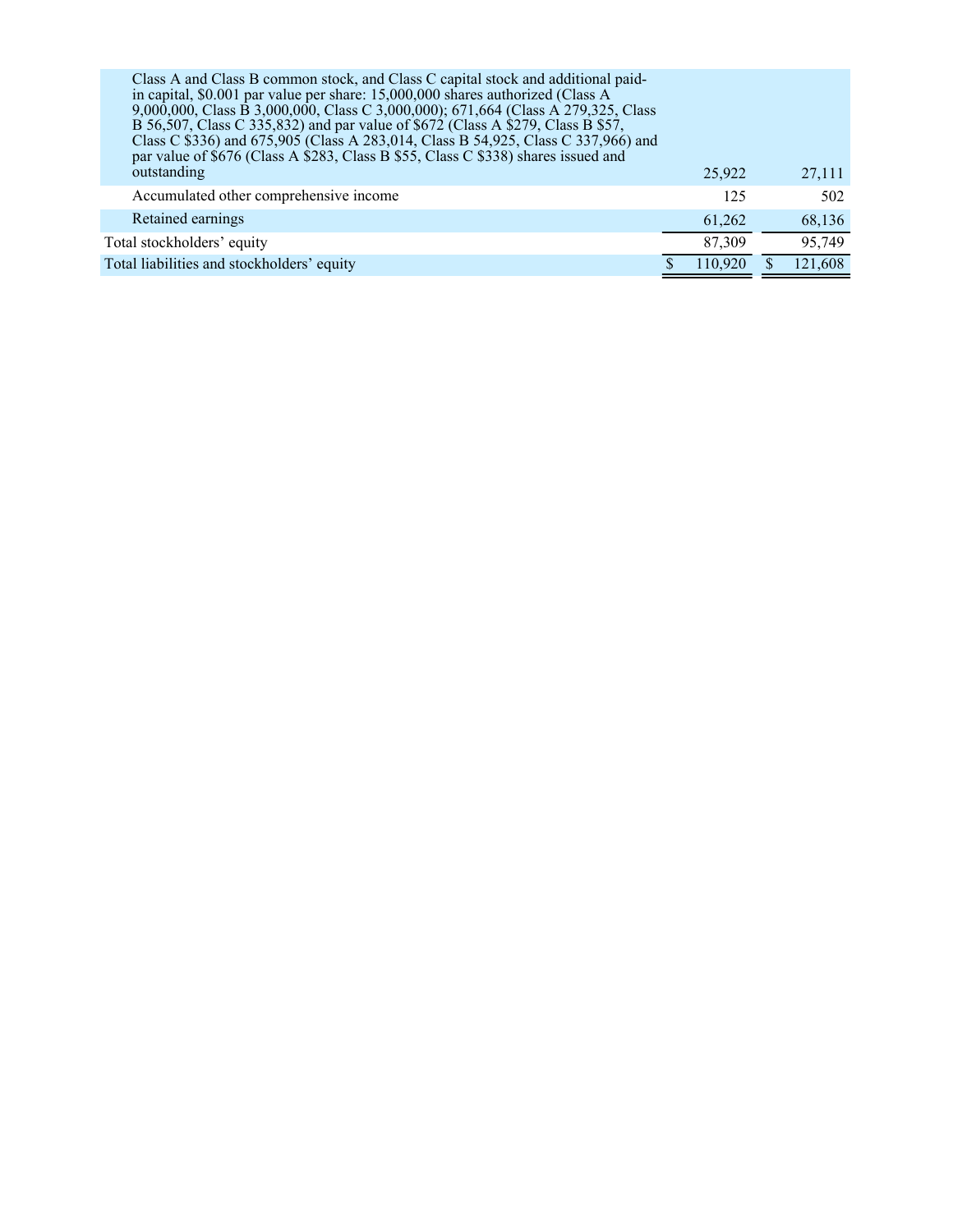### **Google Inc. CONSOLIDATED STATEMENTS OF INCOME (In millions, except share amounts which are reflected in thousands and per share amounts)**

|                                                               | <b>Three Months Ended</b><br><b>June 30,</b> |         |               | <b>Six Months Ended</b> |                           |            |                           |         |  |
|---------------------------------------------------------------|----------------------------------------------|---------|---------------|-------------------------|---------------------------|------------|---------------------------|---------|--|
|                                                               |                                              |         |               |                         | <b>June 30,</b>           |            |                           |         |  |
|                                                               |                                              | 2013    |               | 2014                    |                           | 2013       |                           | 2014    |  |
|                                                               |                                              |         |               | (unaudited)             |                           |            |                           |         |  |
| Revenues                                                      | $\mathbb S$                                  | 13,107  | \$            | 15,955                  | \$                        | 26,058     | $\boldsymbol{\mathsf{S}}$ | 31,375  |  |
| Costs and expenses:                                           |                                              |         |               |                         |                           |            |                           |         |  |
| Cost of revenues $(1)$                                        |                                              | 5,195   |               | 6,114                   |                           | 10,331     |                           | 12,075  |  |
| Research and development <sup>(1)</sup>                       |                                              | 1,766   |               | 2,238                   |                           | 3,383      |                           | 4,364   |  |
| Sales and marketing <sup>(1)</sup>                            |                                              | 1,583   |               | 1,941                   |                           | 3,018      |                           | 3,670   |  |
| General and administrative <sup>(1)</sup>                     |                                              | 1,098   |               | 1,404                   |                           | 2,113      |                           | 2,893   |  |
| Total costs and expenses                                      |                                              | 9,642   |               | 11,697                  |                           | 18,845     |                           | 23,002  |  |
| Income from operations                                        |                                              | 3,465   |               | 4,258                   |                           | 7,213      |                           | 8,373   |  |
| Interest and other income, net                                |                                              | 236     |               | 145                     |                           | 370        |                           | 502     |  |
| Income from continuing operations before income taxes         |                                              | 3,701   |               | 4,403                   |                           | 7,583      |                           | 8,875   |  |
| Provision for income taxes                                    |                                              | 927     |               | 913                     |                           | 1,281      |                           | 1,735   |  |
| Net income from continuing operations                         |                                              | 2,774   |               | 3,490                   |                           | 6,302      |                           | 7,140   |  |
| Net income (loss) from discontinued operations <sup>(1)</sup> |                                              | 454     |               | (68)                    |                           | 272        |                           | (266)   |  |
| Net income                                                    | $\mathbb{S}$                                 | 3,228   | \$            | 3,422                   | $\$$                      | 6,574      | \$                        | 6,874   |  |
|                                                               |                                              |         |               |                         |                           |            |                           |         |  |
| Net income (loss) per share - basic:                          |                                              |         |               |                         |                           |            |                           |         |  |
| Continuing operations                                         | $\mathbb S$                                  | 4.17    | $\mathcal{S}$ | 5.17                    | $\boldsymbol{\mathsf{S}}$ | 9.51       | \$                        | 10.59   |  |
| Discontinued operations                                       |                                              | 0.68    |               | (0.10)                  |                           | 0.41       |                           | (0.39)  |  |
| Net income per share - basic                                  | $\mathbb S$                                  | 4.85    | $\mathbb{S}$  | 5.07                    | $\mathcal{S}$             | 9.92       | $\mathbb S$               | 10.20   |  |
|                                                               |                                              |         |               |                         |                           |            |                           |         |  |
| Net income (loss) per share - diluted:                        |                                              |         |               |                         |                           |            |                           |         |  |
| Continuing operations                                         | \$                                           | 4.10    | \$            | 5.09                    | \$                        | 9.34       | \$                        | 10.41   |  |
| Discontinued operations                                       |                                              | 0.67    |               | (0.10)                  |                           | 0.40       |                           | (0.39)  |  |
| Net income per share - diluted                                | \$                                           | 4.77    | $\mathcal{S}$ | 4.99                    | $\mathcal{S}$             | 9.74       | $\mathsf{\$}$             | 10.02   |  |
|                                                               |                                              |         |               |                         |                           |            |                           |         |  |
| Shares used in per share calculation - basic                  |                                              | 664,960 |               | 675,115                 |                           | 662,934    |                           | 673,851 |  |
| Shares used in per share calculation - diluted                |                                              | 676,674 |               | 686,363                 |                           | 675,000    |                           | 685,788 |  |
|                                                               |                                              |         |               |                         |                           |            |                           |         |  |
| $(1)$ Includes stock-based compensation expense as follows:   |                                              |         |               |                         |                           |            |                           |         |  |
| Cost of revenues                                              | $\mathbb S$                                  | 110     | $\mathcal{S}$ | 100                     | \$                        | 209        | $\mathsf{\$}$             | 195     |  |
| Research and development                                      |                                              | 401     |               | 447                     |                           | 739        |                           | 903     |  |
| Sales and marketing                                           |                                              | 125     |               | 158                     |                           | 243        |                           | 305     |  |
| General and administrative                                    |                                              | 107     |               | 175                     |                           | 207        |                           | 316     |  |
| Discontinued operations                                       |                                              | 104     |               | 35                      |                           | 157        |                           | 83      |  |
| Total stock-based compensation expense                        | $\mathbb S$                                  | 847     | $\mathbb S$   | 915 \$                  |                           | $1,555$ \$ |                           | 1,802   |  |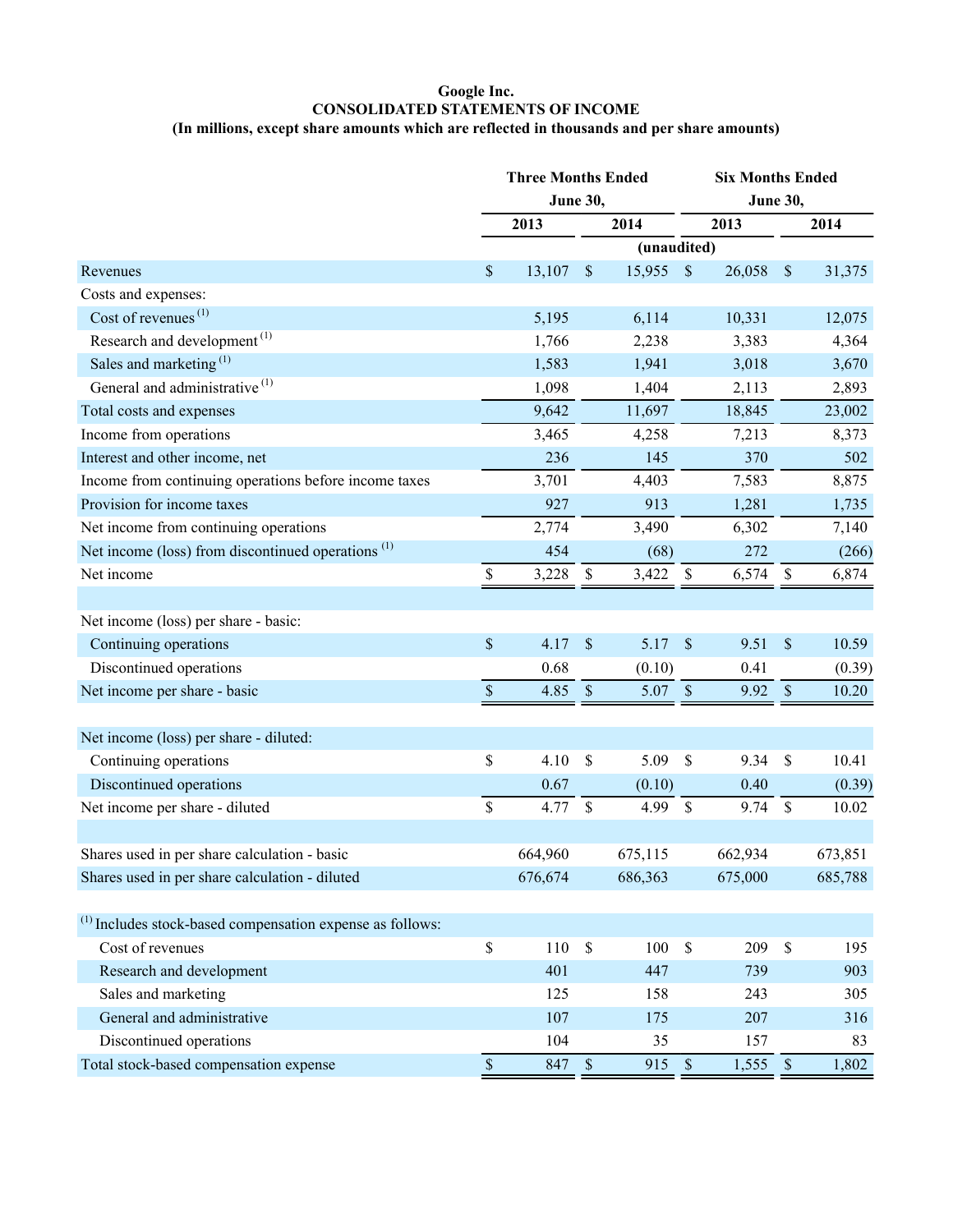## **Google Inc. CONSOLIDATED STATEMENTS OF CASH FLOWS (In millions)**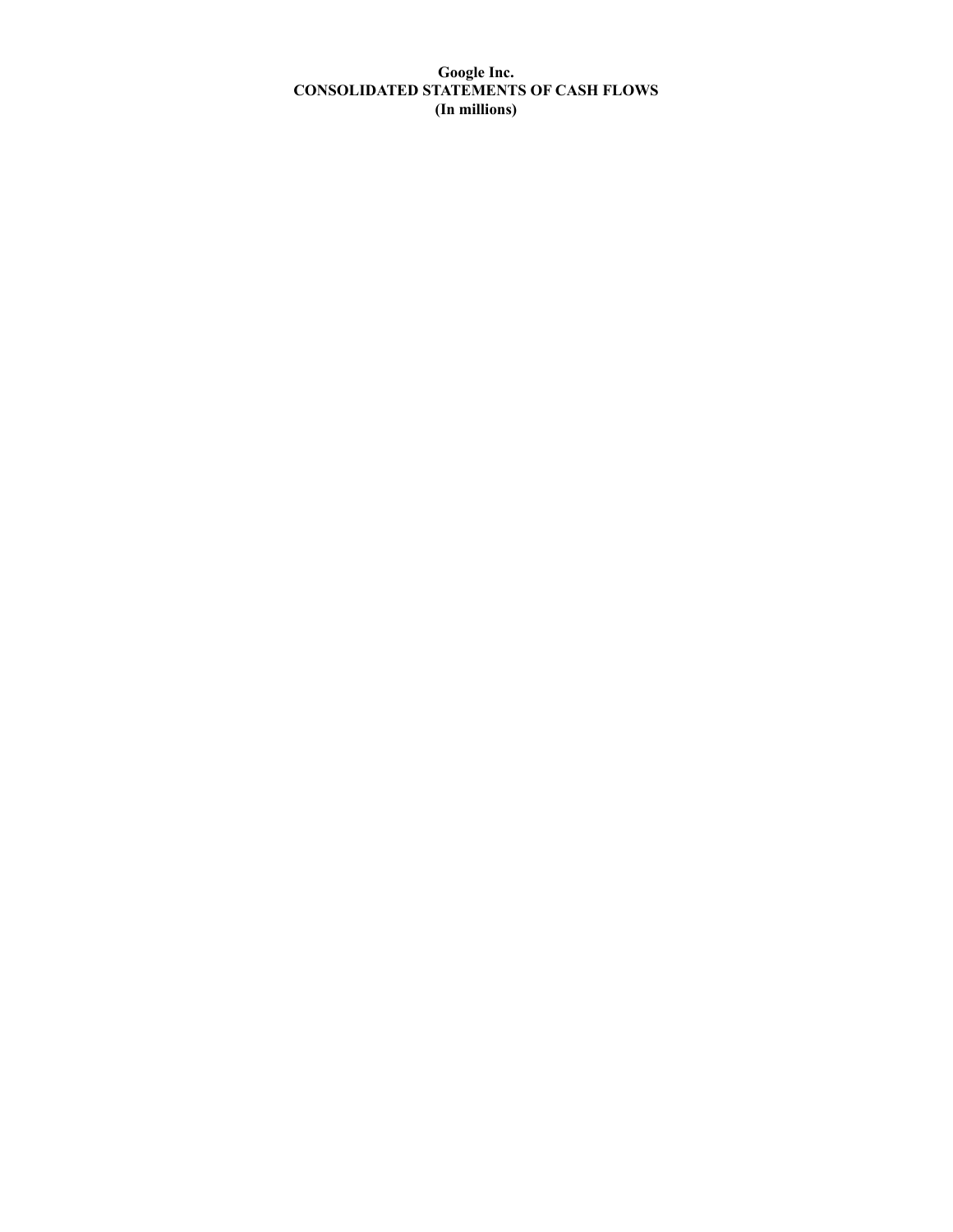|                                                                                      |              | <b>Three Months Ended</b><br><b>June 30,</b> |              |                  | <b>Six Months Ended</b><br>June 30, |                  |               |                |  |  |
|--------------------------------------------------------------------------------------|--------------|----------------------------------------------|--------------|------------------|-------------------------------------|------------------|---------------|----------------|--|--|
|                                                                                      | 2014<br>2013 |                                              |              |                  |                                     | 2013             | 2014          |                |  |  |
|                                                                                      |              | (unaudited)                                  |              |                  |                                     | (unaudited)      |               |                |  |  |
| <b>Operating activities</b>                                                          |              |                                              |              |                  |                                     |                  |               |                |  |  |
| Net income                                                                           | \$           | $3,228$ \$                                   |              | 3,422            | \$                                  | 6,574            | <sup>\$</sup> | 6,874          |  |  |
| Adjustments:                                                                         |              |                                              |              |                  |                                     |                  |               |                |  |  |
| Depreciation expense and loss on disposal of property                                |              |                                              |              |                  |                                     |                  |               |                |  |  |
| and equipment                                                                        |              | 747                                          |              | 813              |                                     | 1,331            |               | 1,629          |  |  |
| Amortization of intangible and other assets                                          |              | 283                                          |              | 266              |                                     | 598              |               | 536            |  |  |
| Stock-based compensation expense                                                     |              | 847                                          |              | 915              |                                     | 1,555            |               | 1,802          |  |  |
| Excess tax benefits from stock-based award activities                                |              | (104)                                        |              | (137)            |                                     | (198)            |               | (292)          |  |  |
| Deferred income taxes                                                                |              | 63                                           |              | (282)            |                                     | 265              |               | (138)          |  |  |
| Gain on divestiture of businesses                                                    |              | (716)                                        |              | $\boldsymbol{0}$ |                                     | (690)            |               | $\mathbf{0}$   |  |  |
| Gain on equity interest                                                              |              | $\boldsymbol{0}$                             |              | (23)             |                                     | $\boldsymbol{0}$ |               | (126)          |  |  |
| Gain on sale of non-marketable equity investments                                    |              | $\boldsymbol{0}$                             |              | (21)             |                                     | $\mathbf{0}$     |               | (138)          |  |  |
| Other                                                                                |              | (65)                                         |              | 4                |                                     | (54)             |               | (10)           |  |  |
| Changes in assets and liabilities, net of effects of<br>acquisitions:                |              |                                              |              |                  |                                     |                  |               |                |  |  |
| Accounts receivable                                                                  |              | (194)                                        |              | (721)            |                                     | 62               |               | (454)          |  |  |
| Income taxes, net                                                                    |              | 179                                          |              | (263)            |                                     | (156)            |               | (62)           |  |  |
| Inventories                                                                          |              | (16)                                         |              | (6)              |                                     | (158)            |               | 20             |  |  |
| Prepaid revenue share, expenses and other assets                                     |              | (136)                                        |              | 833              |                                     | (348)            |               | 499            |  |  |
| Accounts payable                                                                     |              | (159)                                        |              | (163)            |                                     | (72)             |               | 14             |  |  |
| Accrued expenses and other liabilities                                               |              | 696                                          |              | 1,011            |                                     | (363)            |               | (68)           |  |  |
| Accrued revenue share                                                                |              | 35                                           |              | $\overline{c}$   |                                     | 8                |               | (68)           |  |  |
| Deferred revenue                                                                     |              | 17                                           |              | (23)             |                                     | (16)             |               | $\theta$       |  |  |
| Net cash provided by operating activities                                            |              | 4,705                                        |              | 5,627            |                                     | 8,338            |               | 10,018         |  |  |
| <b>Investing activities</b>                                                          |              |                                              |              |                  |                                     |                  |               |                |  |  |
| Purchases of property and equipment                                                  |              | (1,611)                                      |              | (2,646)          |                                     | (2,814)          |               | (4,991)        |  |  |
| Purchases of marketable securities                                                   |              | (14, 948)                                    |              | (12, 775)        |                                     | (22, 782)        |               | (24, 857)      |  |  |
| Maturities and sales of marketable securities                                        |              | 10,687                                       |              | 14,199           |                                     | 17,006           |               | 23,605         |  |  |
| Investments in non-marketable equity investments                                     |              | (136)                                        |              | (299)            |                                     | (172)            |               | (467)          |  |  |
| Cash collateral related to securities lending                                        |              | 974                                          |              | 934              |                                     | 1,538            |               | 1,713          |  |  |
| Investments in reverse repurchase agreements                                         |              | (70)                                         |              | (50)             |                                     | (70)             |               | $\overline{0}$ |  |  |
| Proceeds from divestiture of businesses                                              |              | 2,313                                        |              | $\boldsymbol{0}$ |                                     | 2,351            |               | $\mathbf{0}$   |  |  |
| Acquisitions, net of cash acquired, and purchases of<br>intangibles and other assets |              | (1,012)                                      |              | (543)            |                                     | (1,301)          |               | (3,490)        |  |  |
| Net cash used in investing activities                                                |              | (3, 803)                                     |              | (1, 180)         |                                     | (6, 244)         |               | (8, 487)       |  |  |
| <b>Financing activities</b>                                                          |              |                                              |              |                  |                                     |                  |               |                |  |  |
| Net payments related to stock-based award activities                                 |              | (58)                                         |              | (595)            |                                     | (268)            |               | (921)          |  |  |
| Excess tax benefits from stock-based award activities                                |              | 104                                          |              | 137              |                                     | 198              |               | 292            |  |  |
| Proceeds from issuance of debt, net of costs                                         |              | 2,729                                        |              | 2,877            |                                     | 5,651            |               | 6,293          |  |  |
| Repayments of debt                                                                   |              | (2,880)                                      |              | (3,881)          |                                     | (6,203)          |               | (6, 304)       |  |  |
| Net cash used in financing activities                                                |              | (105)                                        |              | (1, 462)         |                                     | (622)            |               | (640)          |  |  |
| Effect of exchange rate changes on cash and cash equivalents                         |              | (8)                                          |              | (4)              |                                     | (86)             |               | (9)            |  |  |
| Net increase in cash and cash equivalents                                            |              | 789                                          |              | 2,981            |                                     | 1,386            |               | 882            |  |  |
| Cash and cash equivalents at beginning of period                                     |              | 15,375                                       |              | 16,639           |                                     | 14,778           |               | 18,898         |  |  |
| Reclassification to assets held for sale                                             |              | $\boldsymbol{0}$                             |              | $\boldsymbol{0}$ |                                     | $\boldsymbol{0}$ |               | (160)          |  |  |
| Cash and cash equivalents at end of period                                           | $\mathbb S$  | 16,164                                       | $\mathbb{S}$ | 19,620           | $\mathbb{S}$                        | 16,164           | $\mathcal{S}$ | 19,620         |  |  |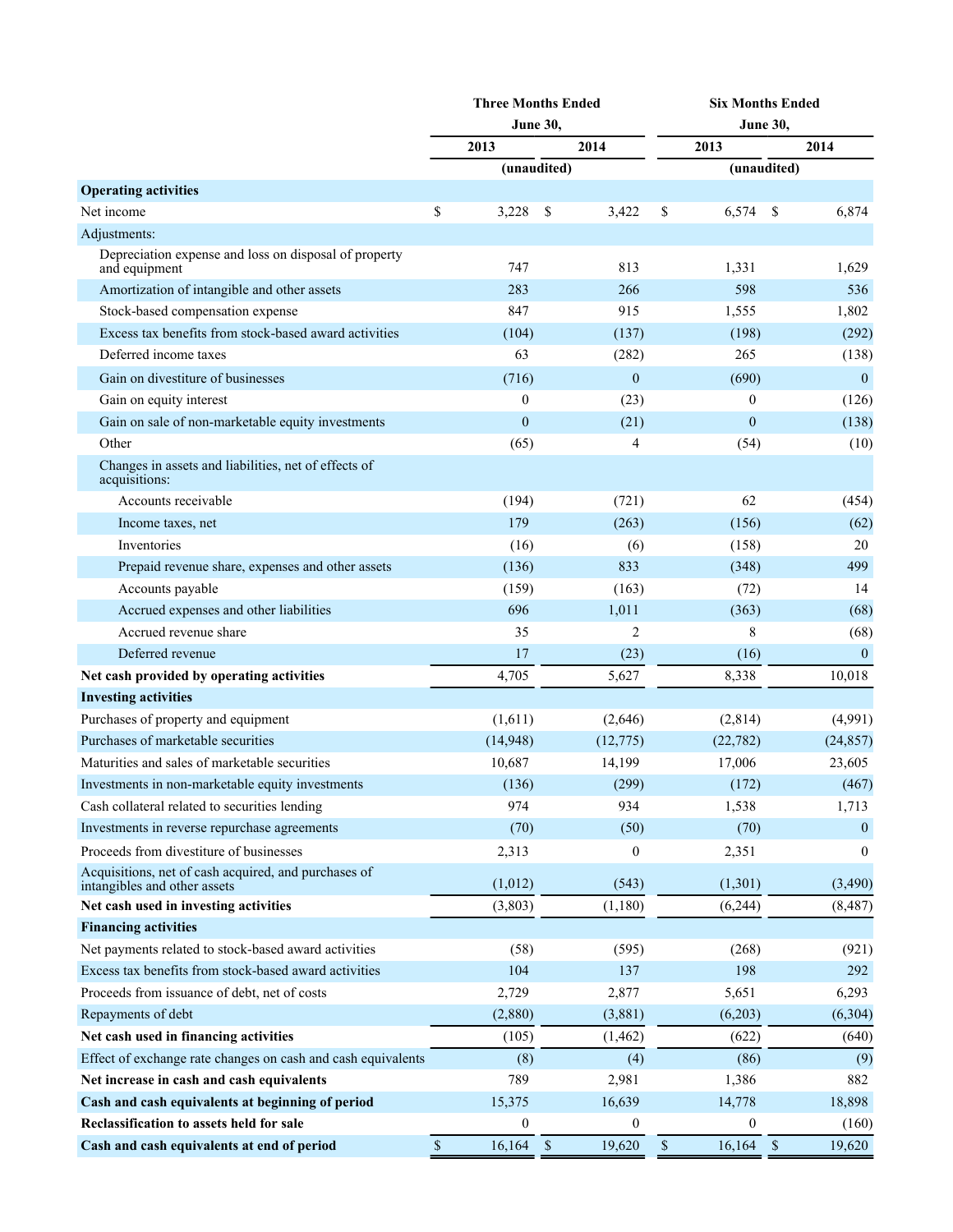#### **Reconciliations of non-GAAP consolidated results of operations to the nearest comparable GAAP measures**

The following table presents certain non-GAAP consolidated results before certain items (in millions, except share amounts which are reflected in thousands and per share amounts, unaudited):

|                                                      | Three Months Ended June 30, 2013 |                           |    |                    |     |                                       | Three Months Ended June 30, 2014               |              |                       |                           |              |                    |     |    |                                       |                                            |
|------------------------------------------------------|----------------------------------|---------------------------|----|--------------------|-----|---------------------------------------|------------------------------------------------|--------------|-----------------------|---------------------------|--------------|--------------------|-----|----|---------------------------------------|--------------------------------------------|
|                                                      | <b>GAAP</b><br>Actual            | Operating<br>Margin $(a)$ |    | <b>Adjustments</b> |     | Non-<br><b>GAAP</b><br><b>Results</b> | Non-<br><b>GAAP</b><br>Operating<br>Margin (e) |              | <b>GAAP</b><br>Actual | Operating<br>Margin $(a)$ |              | <b>Adjustments</b> |     |    | Non-<br><b>GAAP</b><br><b>Results</b> | <b>Non-GAAP</b><br>Operating<br>Margin (e) |
|                                                      |                                  |                           |    |                    |     |                                       |                                                |              |                       |                           |              |                    |     |    |                                       |                                            |
|                                                      |                                  |                           | \$ | 743                | (b) |                                       |                                                |              |                       |                           | $\mathbb{S}$ | 880                | (f) |    |                                       |                                            |
|                                                      |                                  |                           |    |                    |     |                                       |                                                |              |                       |                           |              |                    |     |    |                                       |                                            |
| Income from<br>operations                            | \$<br>3,465                      | 26.4%                     | -S | 743                |     | \$<br>4,208                           | 32.1%                                          | <sup>S</sup> | 4,258                 | 26.7%                     | <sup>S</sup> | 880                |     | \$ | 5,138                                 | 32.2%                                      |
|                                                      |                                  |                           |    |                    |     |                                       |                                                |              |                       |                           |              |                    |     |    |                                       |                                            |
|                                                      |                                  |                           | \$ | 743                | (b) |                                       |                                                |              |                       |                           | $\mathbb{S}$ | 880                | (f) |    |                                       |                                            |
|                                                      |                                  |                           |    | $(160)$ (c)        |     |                                       |                                                |              |                       |                           |              | $(195)$ (c)        |     |    |                                       |                                            |
|                                                      |                                  |                           |    | $(454)$ (d)        |     |                                       |                                                |              |                       |                           |              | 68                 | (d) |    |                                       |                                            |
|                                                      |                                  |                           |    |                    |     |                                       |                                                |              |                       |                           |              |                    |     |    |                                       |                                            |
| Net income                                           | S<br>3,228                       |                           | s. | 129                |     | \$<br>3,357                           |                                                | S.           | 3,422                 |                           | S            | 753                |     | \$ | 4,175                                 |                                            |
|                                                      |                                  |                           |    |                    |     |                                       |                                                |              |                       |                           |              |                    |     |    |                                       |                                            |
| Net income per<br>share - diluted                    | S<br>4.77                        |                           |    |                    |     | 4.96<br>\$.                           |                                                | S            | 4.99                  |                           |              |                    |     | S  | 6.08                                  |                                            |
| Shares used in per<br>share calculation -<br>diluted | 676,674                          |                           |    |                    |     | 676,674                               |                                                |              | 686,363               |                           |              |                    |     |    | 686,363                               |                                            |
|                                                      |                                  |                           |    |                    |     |                                       |                                                |              |                       |                           |              |                    |     |    |                                       |                                            |

(a) Operating margin is defined as income from operations divided by revenues.

(b) To eliminate \$743 million of stock-based compensation expense recorded in the second quarter of 2013.

(c) To eliminate income tax effects related to expenses noted in (b) and(f).

(d) To eliminate net income (loss) from discontinued operations.

(e) Non-GAAP operating margin is defined as non-GAAP income from operations divided by revenues.

(f) To eliminate \$880 million of stock-based compensation expense recorded in the second quarter of 2014.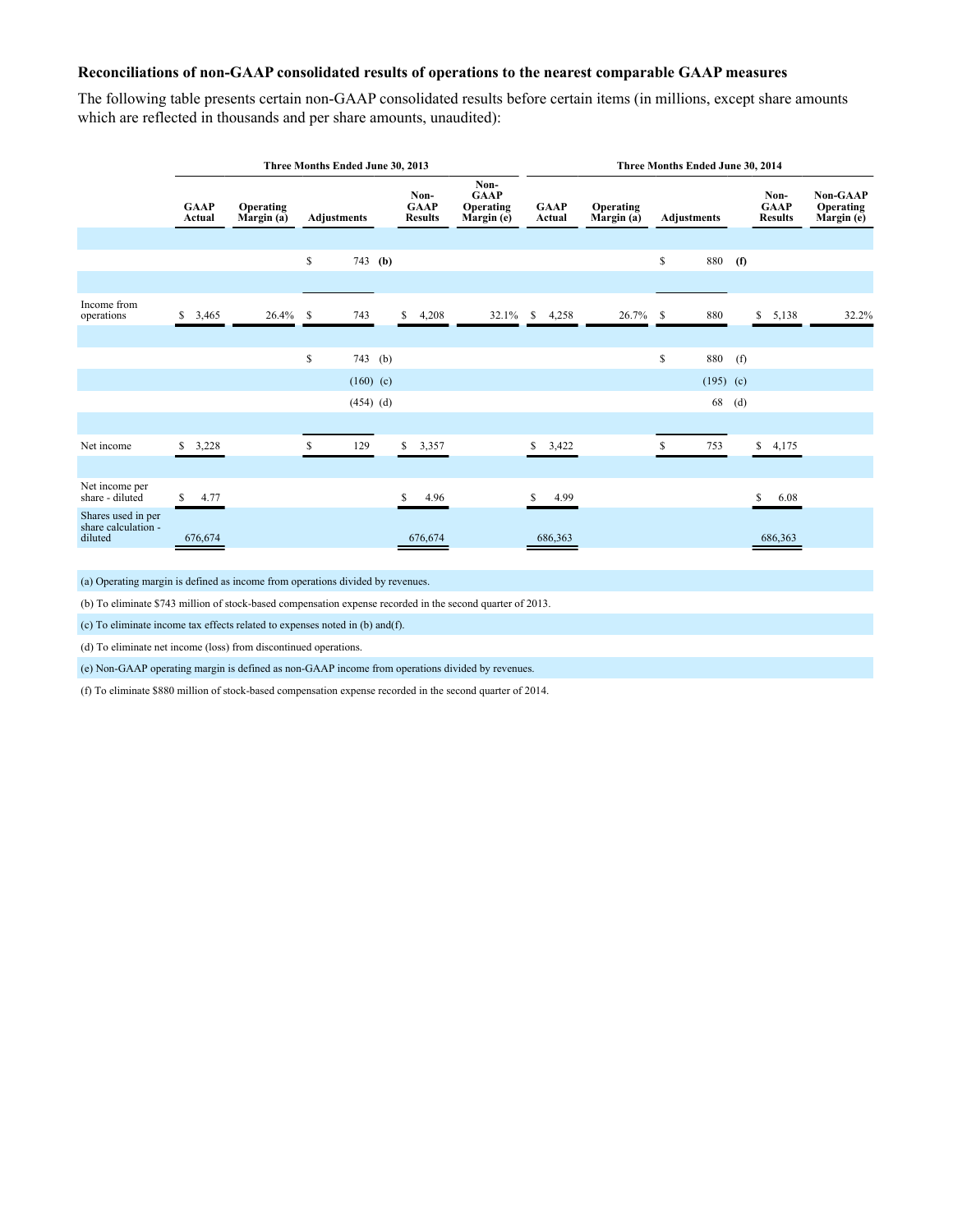**Reconciliation from net cash provided by operating activities to free cash flow (in millions, unaudited):**

|                                           |               | Three Months Ended June 30, 2014 |
|-------------------------------------------|---------------|----------------------------------|
|                                           |               |                                  |
| Net cash provided by operating activities | <sup>\$</sup> | 5,627                            |
| Less purchases of property and equipment  |               | (2,646)                          |
| Free cash flow                            |               | 2,981                            |
|                                           |               |                                  |
| Net cash used in investing activities (a) |               | (1,180)                          |
|                                           |               |                                  |
| Net cash used in financing activities     |               | (1, 462)                         |
|                                           |               |                                  |

(a) Includes purchases of property and equipment.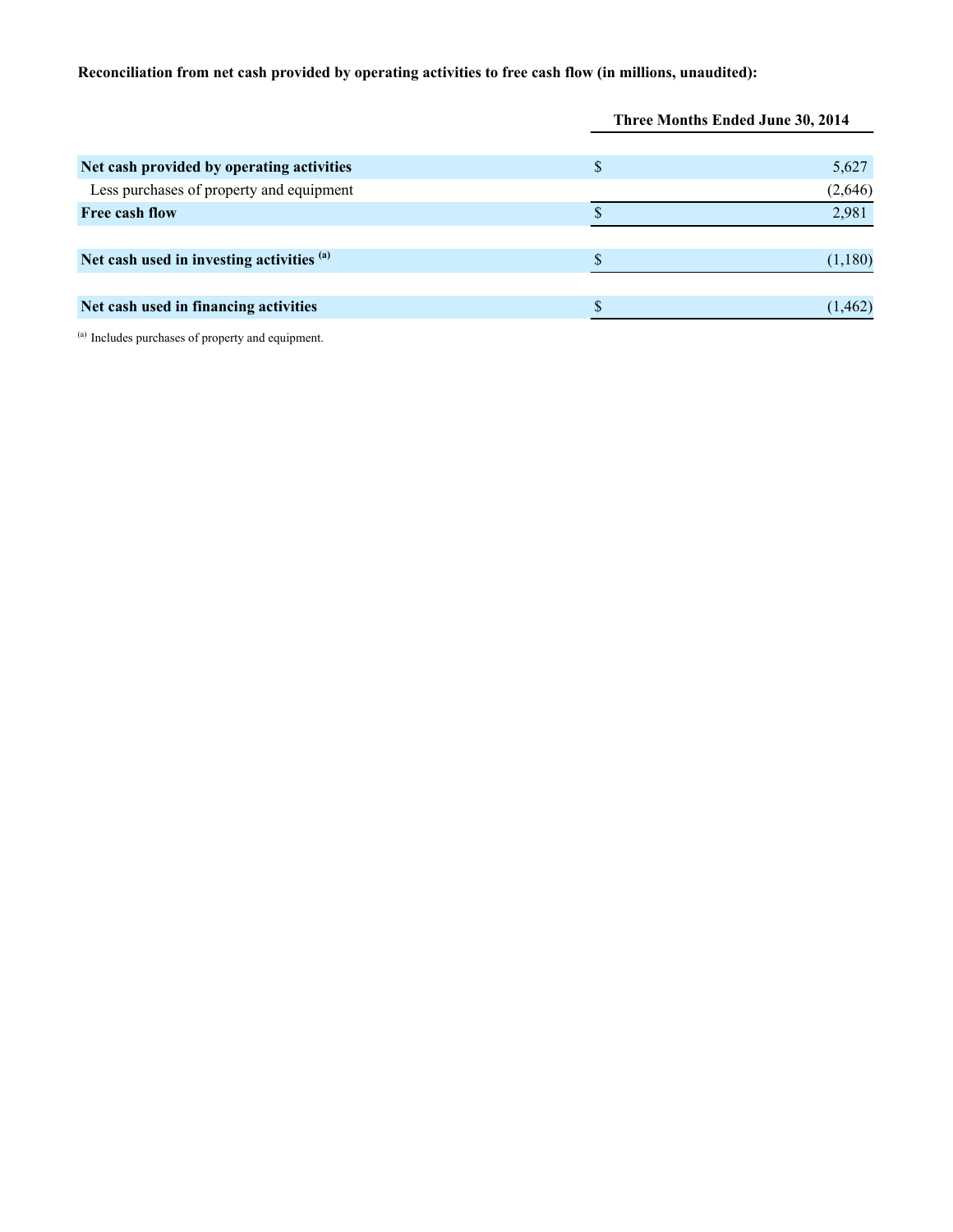# **Reconciliation from GAAP international revenues to non-GAAP international revenues (in millions, unaudited):**

|                                                                                        | <b>Three Months Ended June</b><br>30, 2014<br>(using $Q2'13's FX rates$ ) |          | <b>Three Months Ended June</b><br>30, 2014<br>(using $O1'14's FX rates$ ) |          |  |
|----------------------------------------------------------------------------------------|---------------------------------------------------------------------------|----------|---------------------------------------------------------------------------|----------|--|
|                                                                                        |                                                                           |          |                                                                           |          |  |
|                                                                                        |                                                                           |          |                                                                           |          |  |
| United Kingdom revenues (GAAP)                                                         | \$.                                                                       | 1,616    | \$                                                                        | 1,616    |  |
| Exclude foreign exchange impact on Q2'14 revenues using Q2'13 rates                    |                                                                           | (124)    |                                                                           | N/A      |  |
| Exclude foreign exchange impact on Q2'14 revenues using Q1'14 rates                    |                                                                           | N/A      |                                                                           | (16)     |  |
| Exclude hedging gains recognized in Q2'14                                              |                                                                           | $\theta$ |                                                                           | $\theta$ |  |
| United Kingdom revenues excluding foreign exchange and hedging<br>impact (Non-GAAP)    |                                                                           | 1,492    |                                                                           | 1,600    |  |
|                                                                                        |                                                                           |          |                                                                           |          |  |
| <b>Rest of the world revenues (GAAP)</b>                                               | \$                                                                        | 7,709    | \$                                                                        | 7,709    |  |
| Exclude foreign exchange impact on Q2'14 revenues using Q2'13 rates                    |                                                                           | 4        |                                                                           | N/A      |  |
| Exclude foreign exchange impact on Q2'14 revenues using Q1'14 rates                    |                                                                           | N/A      |                                                                           | (61)     |  |
| Exclude hedging gains recognized in Q2'14                                              |                                                                           | (6)      |                                                                           | (6)      |  |
| Rest of the world revenues excluding foreign exchange and hedging<br>impact (Non-GAAP) |                                                                           | 7,707    | \$                                                                        | 7,642    |  |